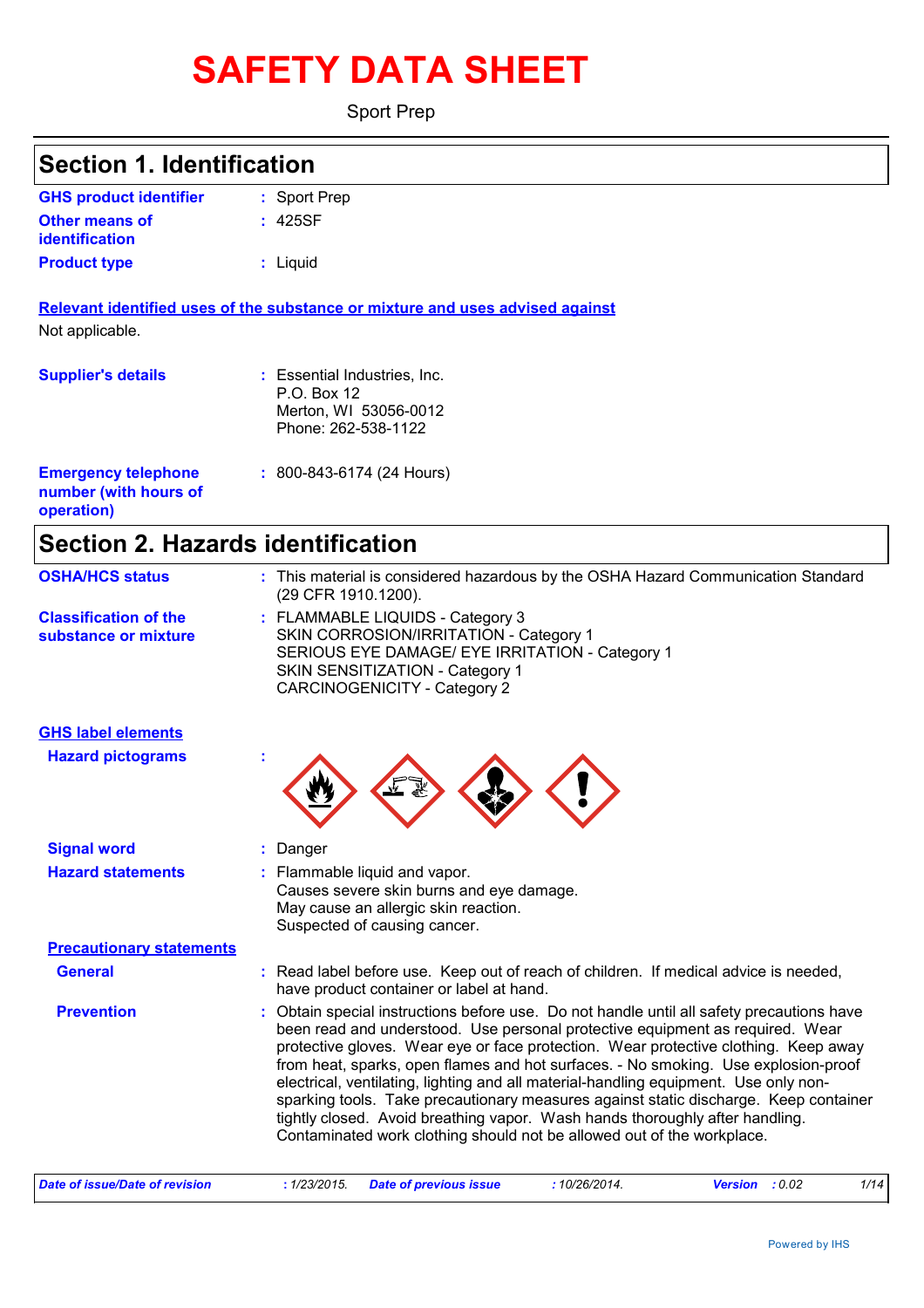### **Section 2. Hazards identification**

| <b>Response</b>                            | : IF exposed or concerned: Get medical attention. IF INHALED: Remove victim to fresh<br>air and keep at rest in a position comfortable for breathing. Immediately call a POISON<br>CENTER or physician. IF SWALLOWED: Immediately call a POISON CENTER or<br>physician. Rinse mouth. Do NOT induce vomiting. IF ON SKIN (or hair): Take off<br>immediately all contaminated clothing. Rinse skin with water or shower. Wash<br>contaminated clothing before reuse. Immediately call a POISON CENTER or physician.<br>IF ON SKIN: Wash with plenty of soap and water. If skin irritation or rash occurs: Get<br>medical attention. IF IN EYES: Rinse cautiously with water for several minutes.<br>Remove contact lenses, if present and easy to do. Continue rinsing. Immediately call a<br>POISON CENTER or physician. |
|--------------------------------------------|-------------------------------------------------------------------------------------------------------------------------------------------------------------------------------------------------------------------------------------------------------------------------------------------------------------------------------------------------------------------------------------------------------------------------------------------------------------------------------------------------------------------------------------------------------------------------------------------------------------------------------------------------------------------------------------------------------------------------------------------------------------------------------------------------------------------------|
| <b>Storage</b>                             | : Store locked up. Store in a well-ventilated place. Keep cool.                                                                                                                                                                                                                                                                                                                                                                                                                                                                                                                                                                                                                                                                                                                                                         |
| <b>Disposal</b>                            | : Dispose of contents and container in accordance with all local, regional, national and<br>international regulations.                                                                                                                                                                                                                                                                                                                                                                                                                                                                                                                                                                                                                                                                                                  |
| <b>Hazards not otherwise</b><br>classified | : None known.                                                                                                                                                                                                                                                                                                                                                                                                                                                                                                                                                                                                                                                                                                                                                                                                           |

### **Section 3. Composition/information on ingredients**

| <b>Substance/mixture</b> | : Mixture         |
|--------------------------|-------------------|
| <b>Other means of</b>    | $:$ Not available |
| <i>identification</i>    |                   |

#### **CAS number/other identifiers**

| <b>CAS</b> number   | : Not applicable |
|---------------------|------------------|
| <b>Product code</b> | : 425SF          |

| <b>Ingredient name</b>     | $\frac{9}{6}$ | <b>CAS number</b> |
|----------------------------|---------------|-------------------|
| Coconut oil diethanolamide | $5 - 10$      | 68603-42-9        |
| Id-Limonene                | $5 - 10$      | 5989-27-5         |
| Nonylphenol, ethoxylated   | $1 - 5$       | 9016-45-9         |
| Isopropyl alcohol          | $1 - 5$       | 67-63-0           |
| potassium hydroxide        | $1 - 5$       | 1310-58-3         |
| l Diethanolamine           | $0 - 7$       | 111-42-2          |

Any concentration shown as a range is to protect confidentiality or is due to batch variation.

**There are no additional ingredients present which, within the current knowledge of the supplier and in the concentrations applicable, are classified as hazardous to health or the environment and hence require reporting in this section.**

**Occupational exposure limits, if available, are listed in Section 8.**

### **Section 4. First aid measures**

#### Get medical attention immediately. Call a poison center or physician. Immediately flush **:** eyes with plenty of water, occasionally lifting the upper and lower eyelids. Check for and remove any contact lenses. Continue to rinse for at least 10 minutes. Chemical burns must be treated promptly by a physician. Get medical attention immediately. Call a poison center or physician. Remove victim to fresh air and keep at rest in a position comfortable for breathing. If it is suspected that fumes are still present, the rescuer should wear an appropriate mask or self-contained breathing apparatus. If not breathing, if breathing is irregular or if respiratory arrest occurs, provide artificial respiration or oxygen by trained personnel. It may be dangerous to the person providing aid to give mouth-to-mouth resuscitation. If unconscious, place in recovery position and get medical attention immediately. Maintain an open airway. Loosen tight clothing such as a collar, tie, belt or waistband. **Eye contact Inhalation : Description of necessary first aid measures**

| Date of issue/Date of revision<br>: 1/23/2015 Date of previous issue<br>10/26/2014.<br><b>Version</b> : 0.02 | 2/14 |
|--------------------------------------------------------------------------------------------------------------|------|
|--------------------------------------------------------------------------------------------------------------|------|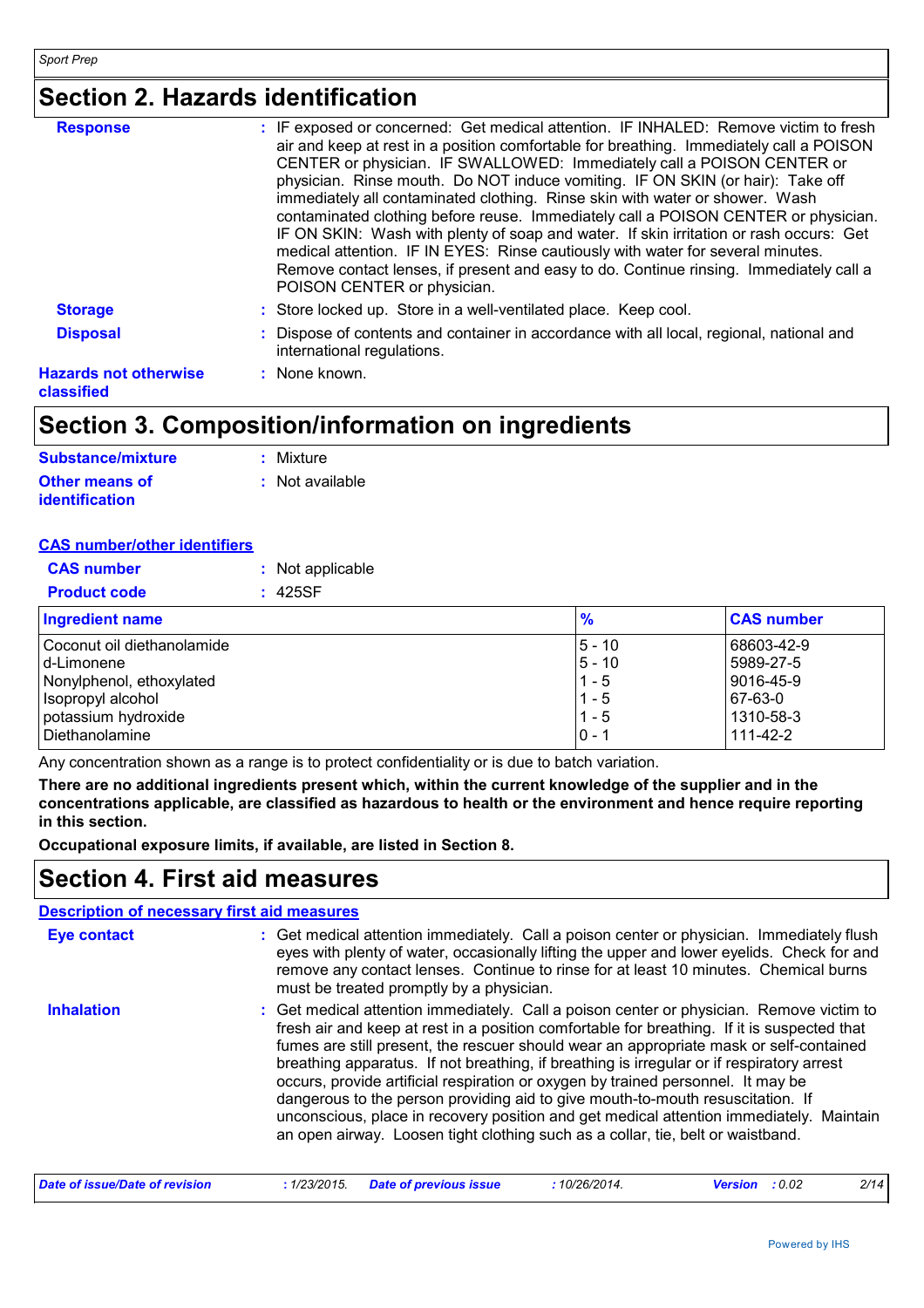# **Section 4. First aid measures**

| <b>Skin contact</b> | : Get medical attention immediately. Call a poison center or physician. Wash with plenty<br>of soap and water. Remove contaminated clothing and shoes. Wash contaminated<br>clothing thoroughly with water before removing it, or wear gloves. Continue to rinse for<br>at least 10 minutes. Chemical burns must be treated promptly by a physician. In the<br>event of any complaints or symptoms, avoid further exposure. Wash clothing before<br>reuse. Clean shoes thoroughly before reuse.                                                                                                                                                                                                                                                                                                                                                                                     |
|---------------------|-------------------------------------------------------------------------------------------------------------------------------------------------------------------------------------------------------------------------------------------------------------------------------------------------------------------------------------------------------------------------------------------------------------------------------------------------------------------------------------------------------------------------------------------------------------------------------------------------------------------------------------------------------------------------------------------------------------------------------------------------------------------------------------------------------------------------------------------------------------------------------------|
| <b>Ingestion</b>    | : Get medical attention immediately. Call a poison center or physician. Wash out mouth<br>with water. Remove dentures if any. Remove victim to fresh air and keep at rest in a<br>position comfortable for breathing. If material has been swallowed and the exposed<br>person is conscious, give small quantities of water to drink. Stop if the exposed person<br>feels sick as vomiting may be dangerous. Do not induce vomiting unless directed to do<br>so by medical personnel. If vomiting occurs, the head should be kept low so that vomit<br>does not enter the lungs. Chemical burns must be treated promptly by a physician.<br>Never give anything by mouth to an unconscious person. If unconscious, place in<br>recovery position and get medical attention immediately. Maintain an open airway.<br>Loosen tight clothing such as a collar, tie, belt or waistband. |

#### **Most important symptoms/effects, acute and delayed**

| <b>Potential acute health effects</b> |                                                                                                                                                                                                                                                                                                                                                                                                                 |
|---------------------------------------|-----------------------------------------------------------------------------------------------------------------------------------------------------------------------------------------------------------------------------------------------------------------------------------------------------------------------------------------------------------------------------------------------------------------|
| <b>Eye contact</b>                    | : Causes serious eye damage.                                                                                                                                                                                                                                                                                                                                                                                    |
| <b>Inhalation</b>                     | : May give off gas, vapor or dust that is very irritating or corrosive to the respiratory<br>system.                                                                                                                                                                                                                                                                                                            |
| <b>Skin contact</b>                   | : Causes severe burns. May cause an allergic skin reaction.                                                                                                                                                                                                                                                                                                                                                     |
| <b>Ingestion</b>                      | : May cause burns to mouth, throat and stomach.                                                                                                                                                                                                                                                                                                                                                                 |
| <b>Over-exposure signs/symptoms</b>   |                                                                                                                                                                                                                                                                                                                                                                                                                 |
| <b>Eye contact</b>                    | : Adverse symptoms may include the following:<br>pain<br>watering<br>redness                                                                                                                                                                                                                                                                                                                                    |
| <b>Inhalation</b>                     | : No specific data.                                                                                                                                                                                                                                                                                                                                                                                             |
| <b>Skin contact</b>                   | : Adverse symptoms may include the following:<br>pain or irritation<br>redness<br>blistering may occur                                                                                                                                                                                                                                                                                                          |
| <b>Ingestion</b>                      | : Adverse symptoms may include the following:<br>stomach pains                                                                                                                                                                                                                                                                                                                                                  |
|                                       | Indication of immediate medical attention and special treatment needed, if necessary                                                                                                                                                                                                                                                                                                                            |
| <b>Notes to physician</b>             | : Treat symptomatically. Contact poison treatment specialist immediately if large<br>quantities have been ingested or inhaled.                                                                                                                                                                                                                                                                                  |
| <b>Specific treatments</b>            | : No specific treatment.                                                                                                                                                                                                                                                                                                                                                                                        |
| <b>Protection of first-aiders</b>     | : No action shall be taken involving any personal risk or without suitable training. If it is<br>suspected that fumes are still present, the rescuer should wear an appropriate mask or<br>self-contained breathing apparatus. It may be dangerous to the person providing aid to<br>give mouth-to-mouth resuscitation. Wash contaminated clothing thoroughly with water<br>before removing it, or wear gloves. |

**See toxicological information (Section 11)**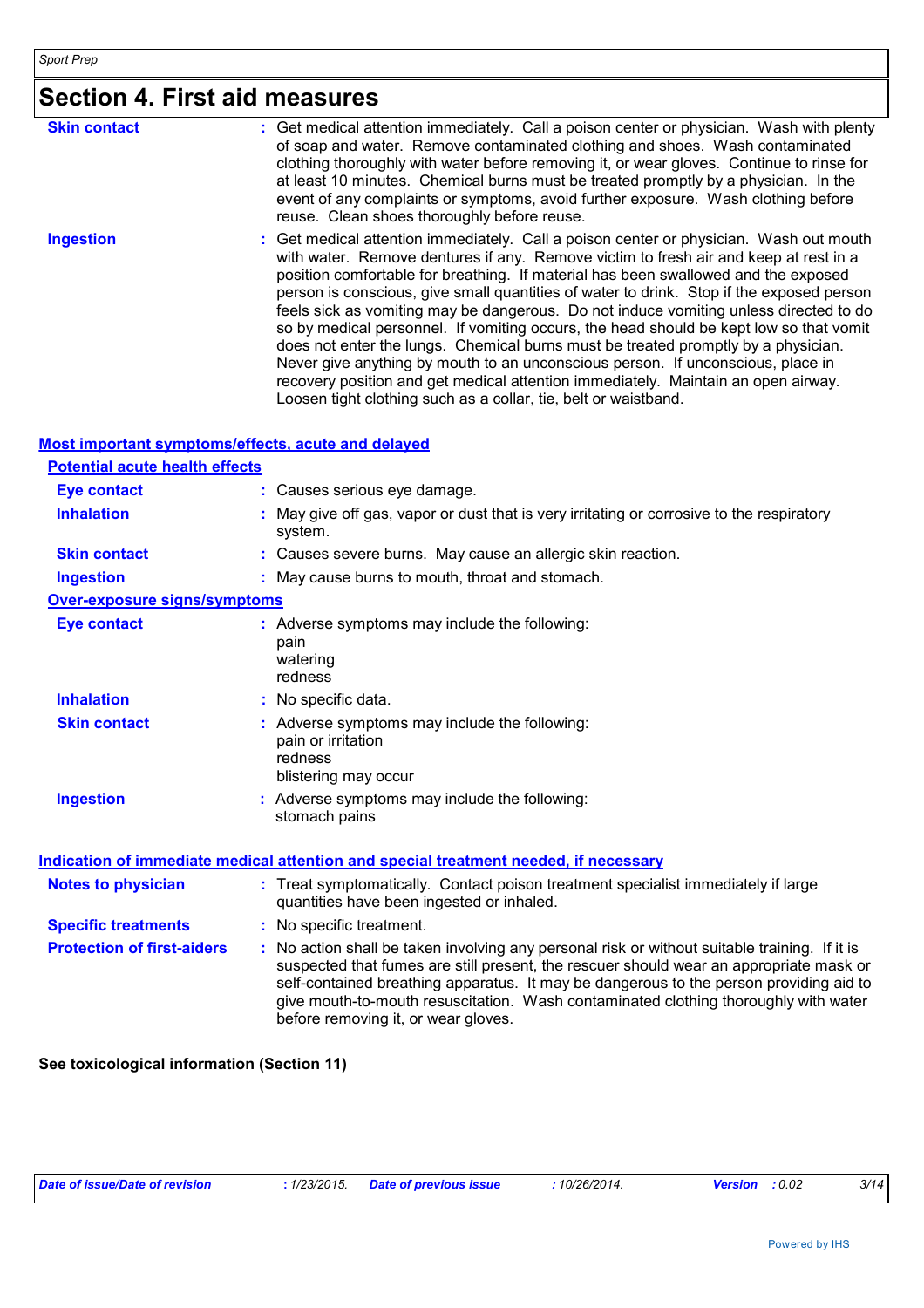# **Section 5. Fire-fighting measures**

| <b>Extinguishing media</b>                               |                                                                                                                                                                                                                                                                                                                               |
|----------------------------------------------------------|-------------------------------------------------------------------------------------------------------------------------------------------------------------------------------------------------------------------------------------------------------------------------------------------------------------------------------|
| <b>Suitable extinguishing</b><br>media                   | : Use dry chemical, $CO2$ , water spray (fog) or foam.                                                                                                                                                                                                                                                                        |
| <b>Unsuitable extinguishing</b><br>media                 | : Do not use water jet.                                                                                                                                                                                                                                                                                                       |
| <b>Specific hazards arising</b><br>from the chemical     | : Flammable liquid and vapor. In a fire or if heated, a pressure increase will occur and<br>the container may burst, with the risk of a subsequent explosion. Runoff to sewer may<br>create fire or explosion hazard.                                                                                                         |
| <b>Hazardous thermal</b><br>decomposition products       | Decomposition products may include the following materials:<br>carbon dioxide<br>carbon monoxide<br>metal oxide/oxides                                                                                                                                                                                                        |
| <b>Special protective actions</b><br>for fire-fighters   | : Promptly isolate the scene by removing all persons from the vicinity of the incident if<br>there is a fire. No action shall be taken involving any personal risk or without suitable<br>training. Move containers from fire area if this can be done without risk. Use water<br>spray to keep fire-exposed containers cool. |
| <b>Special protective</b><br>equipment for fire-fighters | Fire-fighters should wear appropriate protective equipment and self-contained breathing<br>apparatus (SCBA) with a full face-piece operated in positive pressure mode.                                                                                                                                                        |

# **Section 6. Accidental release measures**

|                                                              | <b>Personal precautions, protective equipment and emergency procedures</b>                                                                                                                                                                                                                                                                                                                                                                                                                     |
|--------------------------------------------------------------|------------------------------------------------------------------------------------------------------------------------------------------------------------------------------------------------------------------------------------------------------------------------------------------------------------------------------------------------------------------------------------------------------------------------------------------------------------------------------------------------|
| For non-emergency<br>personnel                               | : No action shall be taken involving any personal risk or without suitable training.<br>Evacuate surrounding areas. Keep unnecessary and unprotected personnel from<br>entering. Do not touch or walk through spilled material. Shut off all ignition sources.<br>No flares, smoking or flames in hazard area. Do not breathe vapor or mist. Provide<br>adequate ventilation. Wear appropriate respirator when ventilation is inadequate. Put<br>on appropriate personal protective equipment. |
| For emergency responders                                     | If specialised clothing is required to deal with the spillage, take note of any information<br>-21<br>in Section 8 on suitable and unsuitable materials. See also the information in "For non-<br>emergency personnel".                                                                                                                                                                                                                                                                        |
| <b>Environmental precautions</b>                             | : Avoid dispersal of spilled material and runoff and contact with soil, waterways, drains<br>and sewers. Inform the relevant authorities if the product has caused environmental<br>pollution (sewers, waterways, soil or air).                                                                                                                                                                                                                                                                |
| <b>Methods and materials for containment and cleaning up</b> |                                                                                                                                                                                                                                                                                                                                                                                                                                                                                                |
| <b>Small spill</b>                                           | : Stop leak if without risk. Move containers from spill area. Use spark-proof tools and<br>explosion-proof equipment. Dilute with water and mop up if water-soluble. Alternatively,<br>or if water-insoluble, absorb with an inert dry material and place in an appropriate waste<br>disposal container. Dispose of via a licensed waste disposal contractor.                                                                                                                                  |
| <b>Large spill</b>                                           | Stop leak if without risk. Move containers from spill area. Use spark-proof tools and<br>explosion-proof equipment. Approach release from upwind. Prevent entry into sewers,<br>water courses, basements or confined areas. Wash spillages into an effluent treatment<br>plant or proceed as follows. Contain and collect spillage with non-combustible,<br>absorbent material e.g. sand, earth, vermiculite or diatomaceous earth and place in                                                |

container for disposal according to local regulations (see Section 13). Dispose of via a licensed waste disposal contractor. Contaminated absorbent material may pose the same hazard as the spilled product. Note: see Section 1 for emergency contact information and Section 13 for waste disposal.

| Date of issue/Date of revision | : 1/23/2015 Date of previous issue | 10/26/2014. | <b>Version</b> : 0.02 |  |  |
|--------------------------------|------------------------------------|-------------|-----------------------|--|--|
|--------------------------------|------------------------------------|-------------|-----------------------|--|--|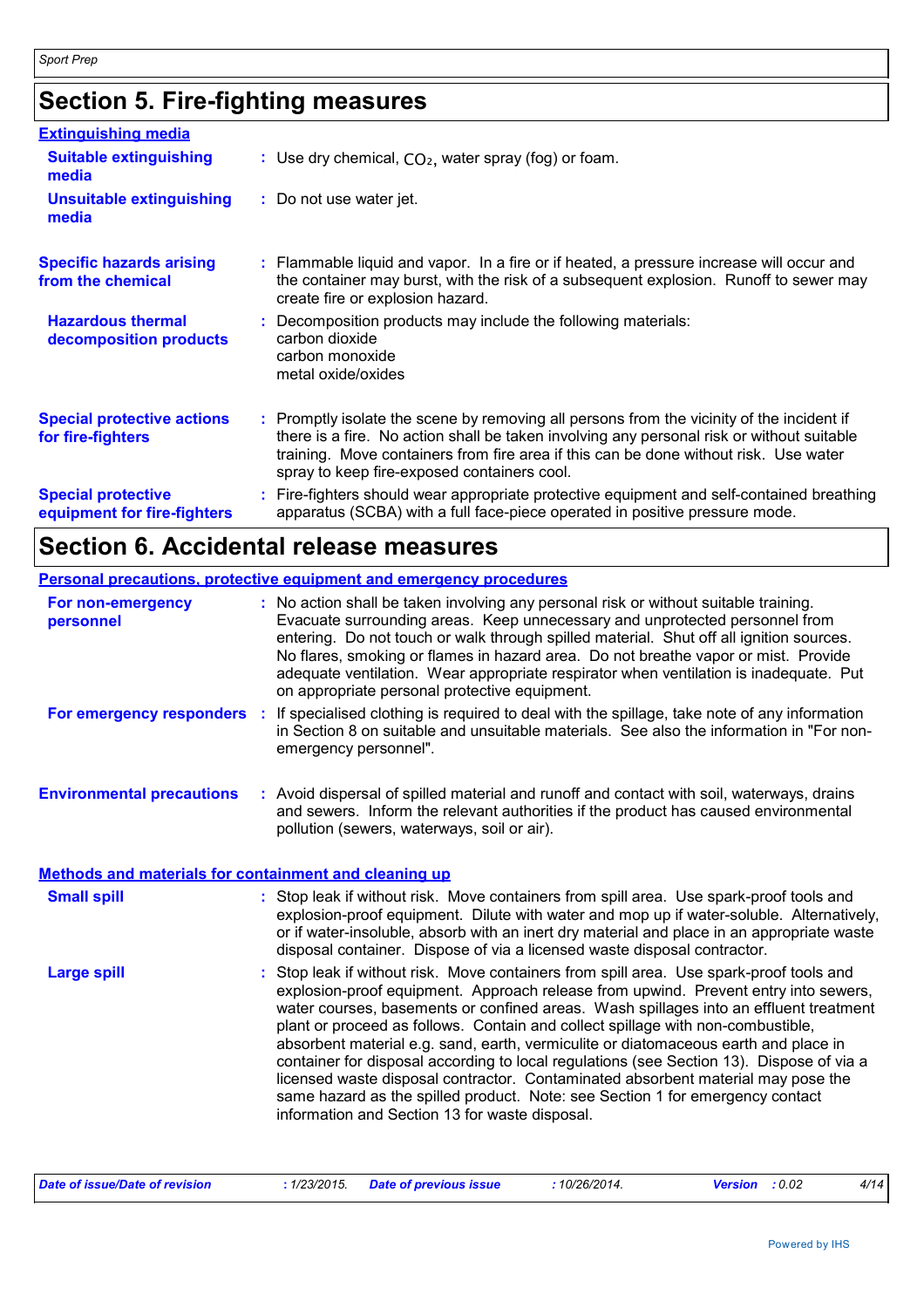# **Section 7. Handling and storage**

| <b>Precautions for safe handling</b>                                             |                                                                                                                                                                                                                                                                                                                                                                                                                                                                                                                                                                                                                                                                                                                                                                                                                                                                                                                                                                                                                                                                                                                                                          |
|----------------------------------------------------------------------------------|----------------------------------------------------------------------------------------------------------------------------------------------------------------------------------------------------------------------------------------------------------------------------------------------------------------------------------------------------------------------------------------------------------------------------------------------------------------------------------------------------------------------------------------------------------------------------------------------------------------------------------------------------------------------------------------------------------------------------------------------------------------------------------------------------------------------------------------------------------------------------------------------------------------------------------------------------------------------------------------------------------------------------------------------------------------------------------------------------------------------------------------------------------|
| <b>Protective measures</b>                                                       | : Put on appropriate personal protective equipment (see Section 8). Persons with a<br>history of skin sensitization problems should not be employed in any process in which<br>this product is used. Avoid exposure - obtain special instructions before use. Do not<br>handle until all safety precautions have been read and understood. Do not get in eyes<br>or on skin or clothing. Do not breathe vapor or mist. Do not ingest. Use only with<br>adequate ventilation. Wear appropriate respirator when ventilation is inadequate. Do<br>not enter storage areas and confined spaces unless adequately ventilated. Keep in the<br>original container or an approved alternative made from a compatible material, kept<br>tightly closed when not in use. Store and use away from heat, sparks, open flame or<br>any other ignition source. Use explosion-proof electrical (ventilating, lighting and<br>material handling) equipment. Use only non-sparking tools. Take precautionary<br>measures against electrostatic discharges. Keep away from acids. Empty containers<br>retain product residue and can be hazardous. Do not reuse container. |
| <b>Advice on general</b><br>occupational hygiene                                 | Eating, drinking and smoking should be prohibited in areas where this material is<br>handled, stored and processed. Workers should wash hands and face before eating,<br>drinking and smoking. Remove contaminated clothing and protective equipment before<br>entering eating areas. See also Section 8 for additional information on hygiene<br>measures.                                                                                                                                                                                                                                                                                                                                                                                                                                                                                                                                                                                                                                                                                                                                                                                              |
| <b>Conditions for safe storage,</b><br>including any<br><b>incompatibilities</b> | Store in accordance with local regulations. Store in a segregated and approved area.<br>Store in original container protected from direct sunlight in a dry, cool and well-ventilated<br>area, away from incompatible materials and food and drink. Store locked up. Eliminate<br>all ignition sources. Separate from acids. Separate from oxidizing materials. Keep<br>container tightly closed and sealed until ready for use. Containers that have been<br>opened must be carefully resealed and kept upright to prevent leakage. Do not store in<br>unlabeled containers. Use appropriate containment to avoid environmental<br>contamination.                                                                                                                                                                                                                                                                                                                                                                                                                                                                                                       |

### **Section 8. Exposure controls/personal protection**

#### **Control parameters**

**Occupational exposure limits**

| <b>Ingredient name</b>         |              |                               | <b>Exposure limits</b>                                                                                                                                                                                                                                                                                                                                                                                                                                                                                                                                               |
|--------------------------------|--------------|-------------------------------|----------------------------------------------------------------------------------------------------------------------------------------------------------------------------------------------------------------------------------------------------------------------------------------------------------------------------------------------------------------------------------------------------------------------------------------------------------------------------------------------------------------------------------------------------------------------|
| Isopropyl alcohol              |              |                               | ACGIH TLV (United States, 6/2013).<br>TWA: 200 ppm 8 hours.<br>STEL: 400 ppm 15 minutes.<br>OSHA PEL 1989 (United States, 3/1989).<br>TWA: 400 ppm 8 hours.<br>TWA: 980 mg/m <sup>3</sup> 8 hours.<br>STEL: 500 ppm 15 minutes.<br>STEL: 1225 mg/m <sup>3</sup> 15 minutes.<br>NIOSH REL (United States, 10/2013).<br>TWA: 400 ppm 10 hours.<br>TWA: 980 mg/m <sup>3</sup> 10 hours.<br>STEL: 500 ppm 15 minutes.<br>STEL: 1225 mg/m <sup>3</sup> 15 minutes.<br>OSHA PEL (United States, 2/2013).<br>TWA: 400 ppm 8 hours.<br>TWA: $980$ mg/m <sup>3</sup> 8 hours. |
| potassium hydroxide            |              |                               | ACGIH TLV (United States, 6/2013).<br>C: $2 \text{ mg/m}^3$<br>OSHA PEL 1989 (United States, 3/1989).<br>CEIL: $2 \text{ mg/m}^3$<br>NIOSH REL (United States, 10/2013).                                                                                                                                                                                                                                                                                                                                                                                             |
| Date of issue/Date of revision | : 1/23/2015. | <b>Date of previous issue</b> | 5/14<br>:10/26/2014.<br><b>Version</b> : 0.02                                                                                                                                                                                                                                                                                                                                                                                                                                                                                                                        |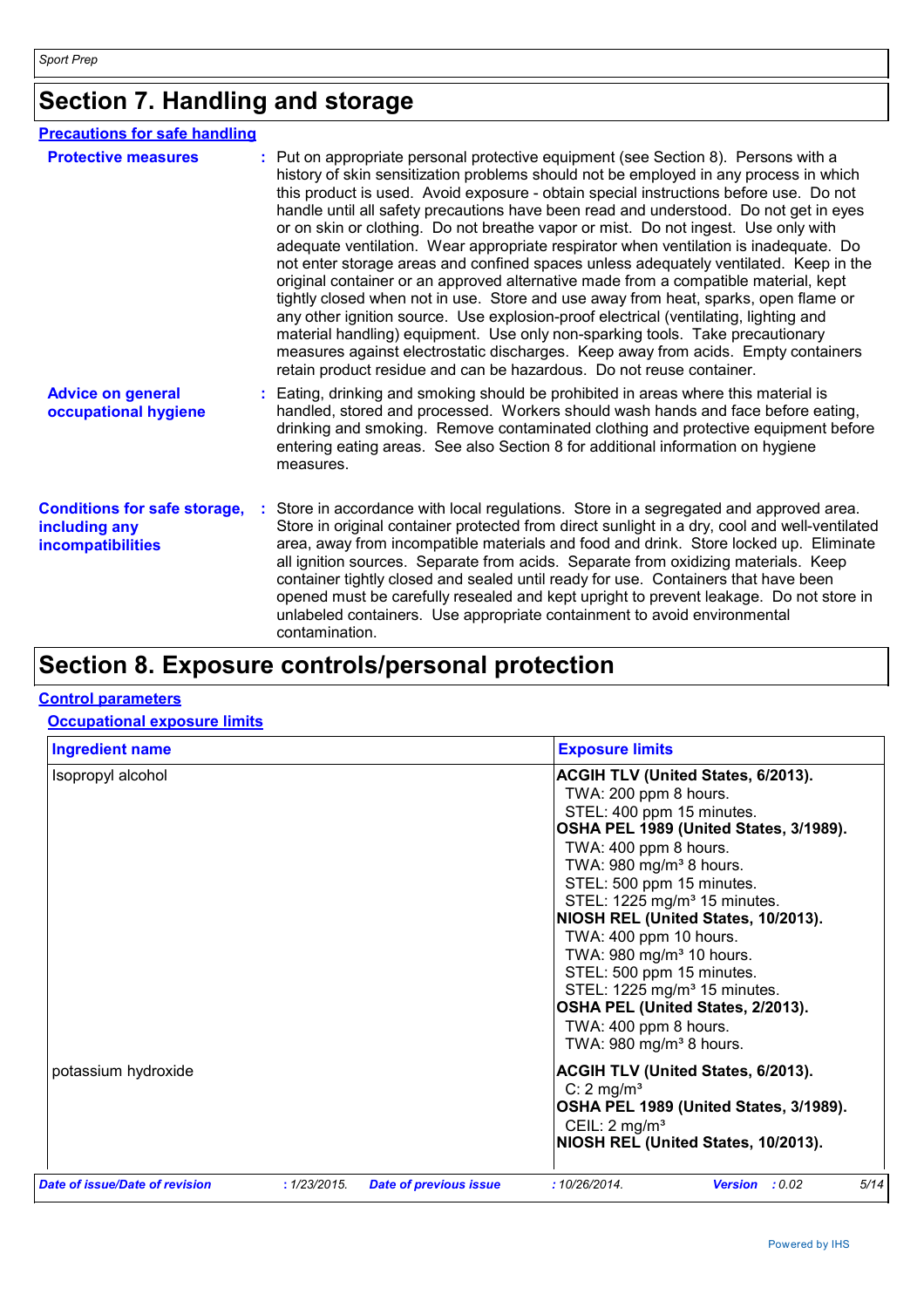# **Section 8. Exposure controls/personal protection**

| Diethanolamine                             | TWA: 2 mg/m <sup>3</sup> 10 hours.<br>OSHA PEL 1989 (United States, 3/1989).<br>TWA: 3 ppm 8 hours.<br>TWA: 15 mg/m <sup>3</sup> 8 hours.<br>NIOSH REL (United States, 10/2013).<br>TWA: 3 ppm 10 hours.<br>TWA: 15 mg/m <sup>3</sup> 10 hours.<br>ACGIH TLV (United States, 6/2013).<br>Absorbed through skin.<br>TWA: 1 mg/m <sup>3</sup> 8 hours. Form: Inhalable<br>fraction and vapor                                                                                                                                                                                                                             |  |  |  |
|--------------------------------------------|------------------------------------------------------------------------------------------------------------------------------------------------------------------------------------------------------------------------------------------------------------------------------------------------------------------------------------------------------------------------------------------------------------------------------------------------------------------------------------------------------------------------------------------------------------------------------------------------------------------------|--|--|--|
| <b>Appropriate engineering</b><br>controls | : Use only with adequate ventilation. Use process enclosures, local exhaust ventilation or<br>other engineering controls to keep worker exposure to airborne contaminants below any<br>recommended or statutory limits. The engineering controls also need to keep gas,<br>vapor or dust concentrations below any lower explosive limits. Use explosion-proof<br>ventilation equipment.                                                                                                                                                                                                                                |  |  |  |
| <b>Environmental exposure</b><br>controls  | Emissions from ventilation or work process equipment should be checked to ensure<br>they comply with the requirements of environmental protection legislation. In some<br>cases, fume scrubbers, filters or engineering modifications to the process equipment<br>will be necessary to reduce emissions to acceptable levels.                                                                                                                                                                                                                                                                                          |  |  |  |
| <b>Individual protection measures</b>      |                                                                                                                                                                                                                                                                                                                                                                                                                                                                                                                                                                                                                        |  |  |  |
| <b>Hygiene measures</b>                    | : Wash hands, forearms and face thoroughly after handling chemical products, before<br>eating, smoking and using the lavatory and at the end of the working period.<br>Appropriate techniques should be used to remove potentially contaminated clothing.<br>Contaminated work clothing should not be allowed out of the workplace. Wash<br>contaminated clothing before reusing. Ensure that eyewash stations and safety<br>showers are close to the workstation location.                                                                                                                                            |  |  |  |
| <b>Eye/face protection</b>                 | Safety eyewear complying with an approved standard should be used when a risk<br>assessment indicates this is necessary to avoid exposure to liquid splashes, mists,<br>gases or dusts. If contact is possible, the following protection should be worn, unless<br>the assessment indicates a higher degree of protection: chemical splash goggles and/<br>or face shield. If inhalation hazards exist, a full-face respirator may be required instead.                                                                                                                                                                |  |  |  |
| <b>Skin protection</b>                     |                                                                                                                                                                                                                                                                                                                                                                                                                                                                                                                                                                                                                        |  |  |  |
| <b>Hand protection</b>                     | : Chemical-resistant, impervious gloves complying with an approved standard should be<br>worn at all times when handling chemical products if a risk assessment indicates this is<br>necessary. Considering the parameters specified by the glove manufacturer, check<br>during use that the gloves are still retaining their protective properties. It should be<br>noted that the time to breakthrough for any glove material may be different for different<br>glove manufacturers. In the case of mixtures, consisting of several substances, the<br>protection time of the gloves cannot be accurately estimated. |  |  |  |
| <b>Body protection</b>                     | Personal protective equipment for the body should be selected based on the task being<br>performed and the risks involved and should be approved by a specialist before<br>handling this product. When there is a risk of ignition from static electricity, wear anti-<br>static protective clothing. For the greatest protection from static discharges, clothing<br>should include anti-static overalls, boots and gloves.                                                                                                                                                                                           |  |  |  |
| <b>Other skin protection</b>               | Appropriate footwear and any additional skin protection measures should be selected<br>based on the task being performed and the risks involved and should be approved by a<br>specialist before handling this product.                                                                                                                                                                                                                                                                                                                                                                                                |  |  |  |
| <b>Respiratory protection</b>              | Use a properly fitted, air-purifying or air-fed respirator complying with an approved<br>standard if a risk assessment indicates this is necessary. Respirator selection must be<br>based on known or anticipated exposure levels, the hazards of the product and the safe<br>working limits of the selected respirator.                                                                                                                                                                                                                                                                                               |  |  |  |
| <b>Date of issue/Date of revision</b>      | 6/14<br>: 1/23/2015.<br>: 10/26/2014.<br>Version : 0.02<br><b>Date of previous issue</b>                                                                                                                                                                                                                                                                                                                                                                                                                                                                                                                               |  |  |  |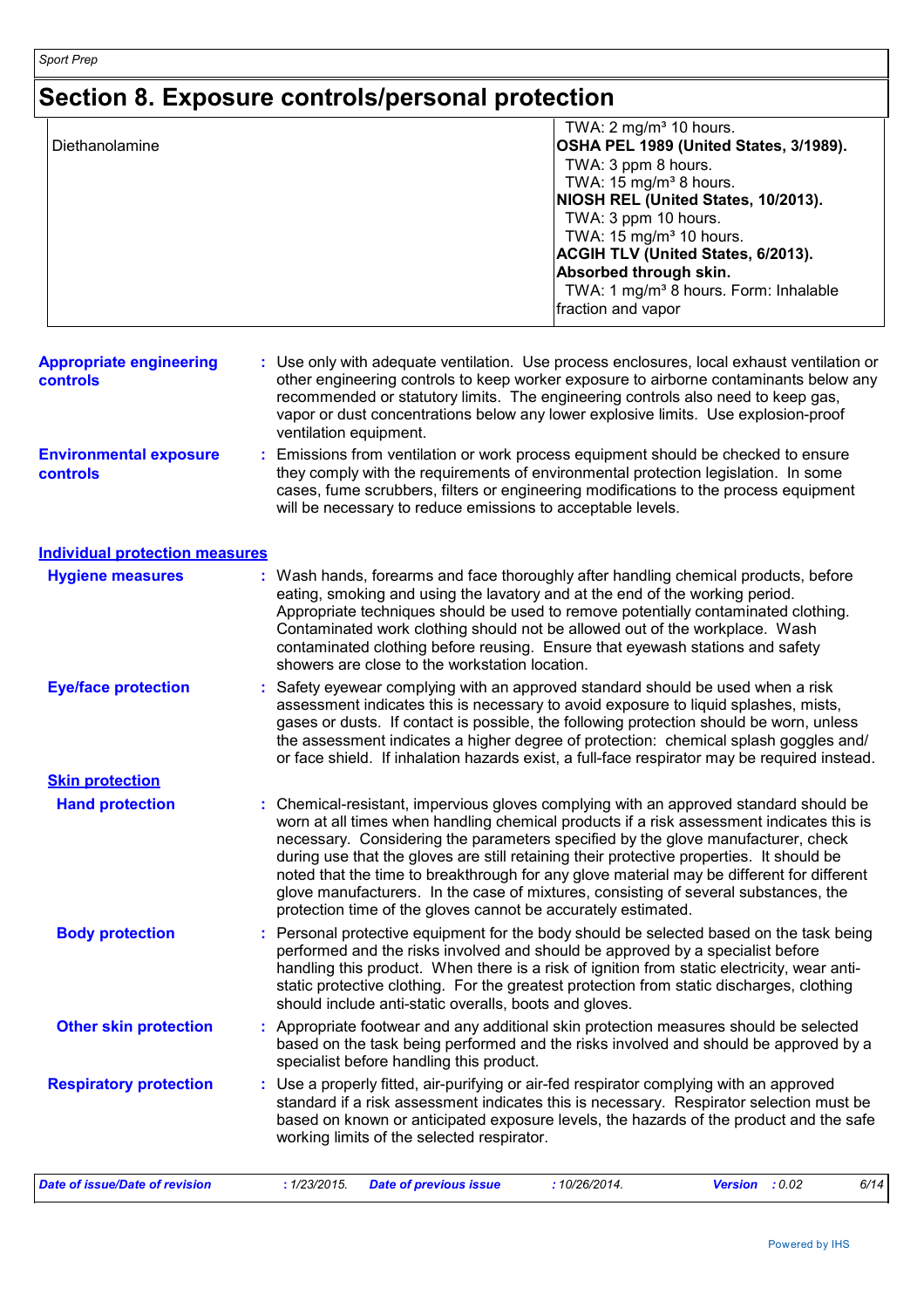# **Section 9. Physical and chemical properties**

| <b>Appearance</b>                                 |                                                                                                                                                 |
|---------------------------------------------------|-------------------------------------------------------------------------------------------------------------------------------------------------|
| <b>Physical state</b>                             | : Liquid                                                                                                                                        |
| <b>Color</b>                                      | $:$ Amber                                                                                                                                       |
| Odor                                              | : Citrus                                                                                                                                        |
| <b>Odor threshold</b>                             | : Not available                                                                                                                                 |
| pH                                                | $: 11$ to 12.5                                                                                                                                  |
| <b>Melting point</b>                              | : $0^{\circ}$ C (32 $^{\circ}$ F)                                                                                                               |
| <b>Boiling point</b>                              | : $100^{\circ}$ C (212 $^{\circ}$ F)                                                                                                            |
| <b>Flash point</b>                                | : Closed cup: 44.45°C (112°F)<br>No sustained combustion under required test conditions listed in DOT 173.120(3).                               |
| <b>Evaporation rate</b>                           | : Not available                                                                                                                                 |
| <b>Flammability (solid, gas)</b>                  | : Not available                                                                                                                                 |
| Lower and upper explosive<br>(flammable) limits   | : Not available                                                                                                                                 |
| <b>Vapor pressure</b>                             | $:$ <4 kPa (<30 mm Hg) [room temperature]                                                                                                       |
| <b>Vapor density</b>                              | : <1 $[Air = 1]$                                                                                                                                |
| <b>Specific gravity</b>                           | : $0.99$ g/cm <sup>3</sup>                                                                                                                      |
| <b>Solubility</b>                                 | : Not available                                                                                                                                 |
| <b>Partition coefficient: n-</b><br>octanol/water | : Not available                                                                                                                                 |
| <b>Auto-ignition temperature</b>                  | : Not available                                                                                                                                 |
| <b>Viscosity</b>                                  | : Not available                                                                                                                                 |
| <b>VOC content</b>                                | $: 9.7\%$                                                                                                                                       |
|                                                   | VOCs are calculated following the requirements under 40 CFR, Part 59, Subpart C for Consumer Products and Subpart D for Architectural Coatings. |

# **Section 10. Stability and reactivity**

| <b>Reactivity</b>                                   | : No specific test data related to reactivity available for this product or its ingredients.                                                                                 |
|-----------------------------------------------------|------------------------------------------------------------------------------------------------------------------------------------------------------------------------------|
| <b>Chemical stability</b>                           | : The product is stable.                                                                                                                                                     |
| <b>Possibility of hazardous</b><br><b>reactions</b> | : Under normal conditions of storage and use, hazardous reactions will not occur.                                                                                            |
| <b>Conditions to avoid</b>                          | : Avoid all possible sources of ignition (spark or flame). Do not pressurize, cut, weld,<br>braze, solder, drill, grind or expose containers to heat or sources of ignition. |
| <b>Incompatible materials</b>                       | : Reactive or incompatible with the following materials:<br>acids<br>oxidizing materials                                                                                     |
| <b>Hazardous decomposition</b><br>products          | : Under normal conditions of storage and use, hazardous decomposition products should<br>not be produced.                                                                    |

| Date of issue/Date of revision<br>.1/23/2015. | <b>Date of previous issue</b> | $\cdot$ 10/26/2014. | <b>Version</b> : 0.02 |  |
|-----------------------------------------------|-------------------------------|---------------------|-----------------------|--|
|-----------------------------------------------|-------------------------------|---------------------|-----------------------|--|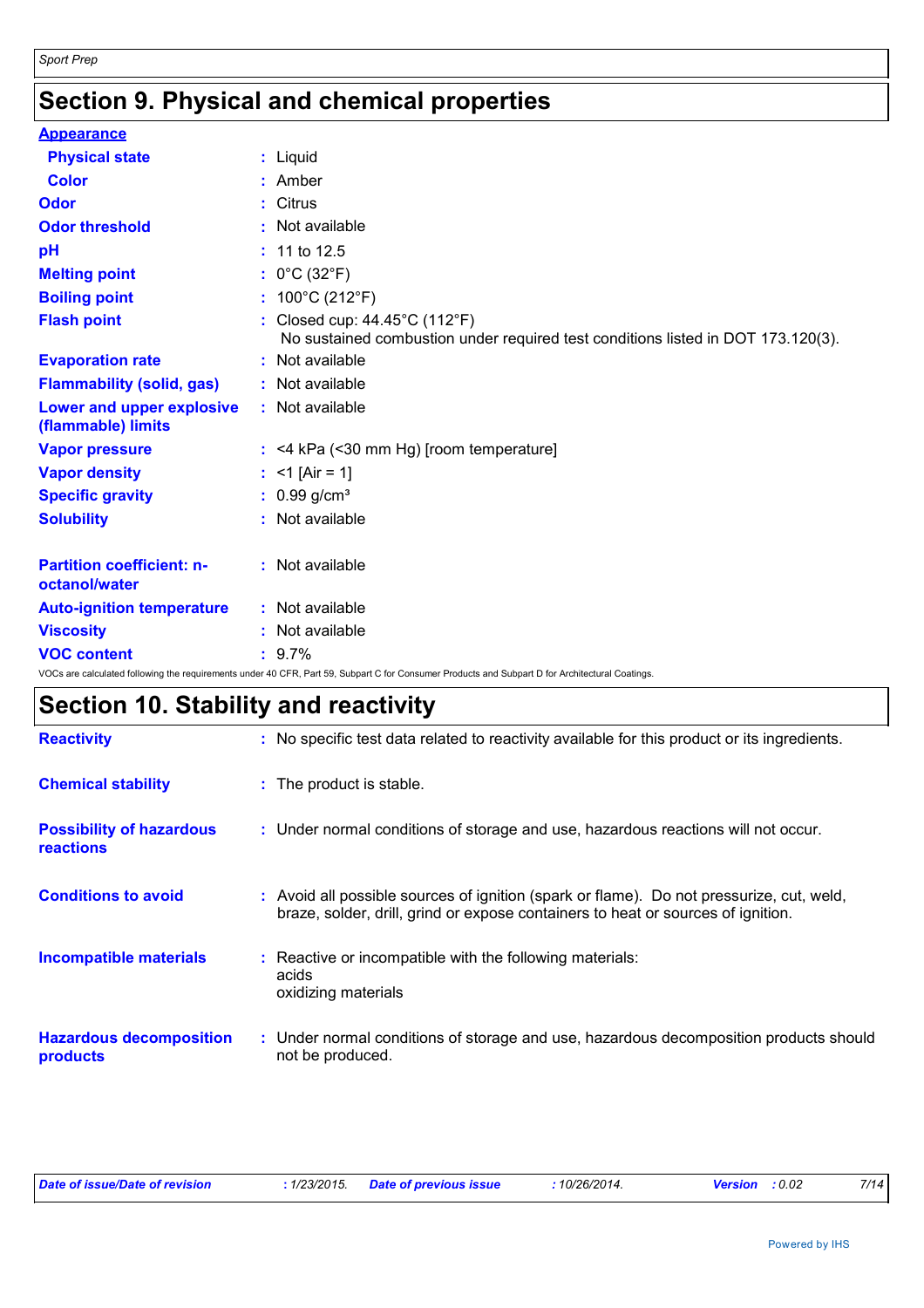# **Section 11. Toxicological information**

#### **Information on toxicological effects**

#### **Acute toxicity**

| <b>Product/ingredient name</b> | <b>Result</b> | <b>Species</b> | <b>Dose</b>  | <b>Exposure</b> |
|--------------------------------|---------------|----------------|--------------|-----------------|
| Coconut oil diethanolamide     | LD50 Dermal   | Rabbit         | 12200 mg/kg  |                 |
|                                | LD50 Oral     | Rat            | 1600 mg/kg   |                 |
| d-Limonene                     | LD50 Dermal   | Rabbit         | >5000 mg/kg  |                 |
|                                | LD50 Oral     | Rat            | 4400 mg/kg   |                 |
| Nonylphenol, ethoxylated       | LD50 Dermal   | Rat            | >16000 mg/kg |                 |
|                                | LD50 Oral     | Rat            | 3241 mg/kg   |                 |
| Isopropyl alcohol              | LD50 Dermal   | Rabbit         | 12800 mg/kg  |                 |
|                                | LD50 Oral     | Rat            | 5000 mg/kg   |                 |
| potassium hydroxide            | LD50 Oral     | Rat            | 273 mg/kg    |                 |
| l Diethanolamine               | LD50 Dermal   | Rabbit         | 12200 mg/kg  |                 |
|                                | LD50 Oral     | Rat            | $710$ mg/kg  |                 |

#### **Irritation/Corrosion**

| <b>Product/ingredient name</b> | <b>Result</b>            | <b>Species</b> | <b>Score</b> | <b>Exposure</b> | <b>Observation</b> |
|--------------------------------|--------------------------|----------------|--------------|-----------------|--------------------|
| Coconut oil diethanolamide     | Eyes - Severe irritant   | Rabbit         |              | 100             |                    |
|                                |                          |                |              | microliters     |                    |
|                                | Skin - Moderate irritant | Rabbit         |              | 300             |                    |
|                                |                          |                |              | microliters     |                    |
| d-Limonene                     | Skin - Mild irritant     | Rabbit         |              | 24 hours 10     |                    |
|                                |                          |                |              | Percent         |                    |
| Nonylphenol, ethoxylated       | Eyes - Severe irritant   | Guinea pig     |              | 20 milligrams   |                    |
|                                | Eyes - Severe irritant   | Mouse          |              | 20 milligrams   |                    |
|                                | Eyes - Severe irritant   | Rabbit         |              | 20 milligrams   |                    |
|                                | Skin - Mild irritant     | Human          |              | 72 hours 15     |                    |
|                                |                          |                |              | milligrams      |                    |
|                                |                          |                |              | Intermittent    |                    |
|                                | Skin - Mild irritant     | Rabbit         |              | 500             |                    |
|                                |                          |                |              | milligrams      |                    |
| Isopropyl alcohol              | Eyes - Moderate irritant | Rabbit         |              | 24 hours 100    |                    |
|                                |                          |                |              | milligrams      |                    |
|                                | Eyes - Moderate irritant | Rabbit         |              | 10 milligrams   |                    |
|                                | Eyes - Severe irritant   | Rabbit         |              | 100             |                    |
|                                |                          |                |              | milligrams      |                    |
|                                | Skin - Mild irritant     | Rabbit         |              | 500             |                    |
|                                |                          |                |              | milligrams      |                    |
| potassium hydroxide            | Eyes - Moderate irritant | Rabbit         |              | 24 hours 1      |                    |
|                                |                          |                |              | milligrams      |                    |
|                                | Skin - Severe irritant   | Guinea pig     |              | 24 hours 50     |                    |
|                                |                          |                |              | milligrams      |                    |
|                                | Skin - Severe irritant   | Human          |              | 24 hours 50     |                    |
|                                |                          |                |              | milligrams      |                    |
|                                | Skin - Severe irritant   | Rabbit         |              | 24 hours 50     |                    |
|                                |                          |                |              | milligrams      |                    |
| Diethanolamine                 | Eyes - Severe irritant   | Rabbit         |              | 24 hours 750    |                    |
|                                |                          |                |              | Micrograms      |                    |
|                                | Eyes - Severe irritant   | Rabbit         |              | 5500            |                    |
|                                |                          |                |              | milligrams      |                    |
|                                | Skin - Mild irritant     | Rabbit         |              | 24 hours 500    |                    |
|                                | Skin - Mild irritant     | Rabbit         |              | milligrams      |                    |
|                                |                          |                |              | 50 milligrams   |                    |

#### **Sensitization**

Not available.

*Date of issue/Date of revision* **:** *1/23/2015. Date of previous issue : 10/26/2014. Version : 0.02 8/14*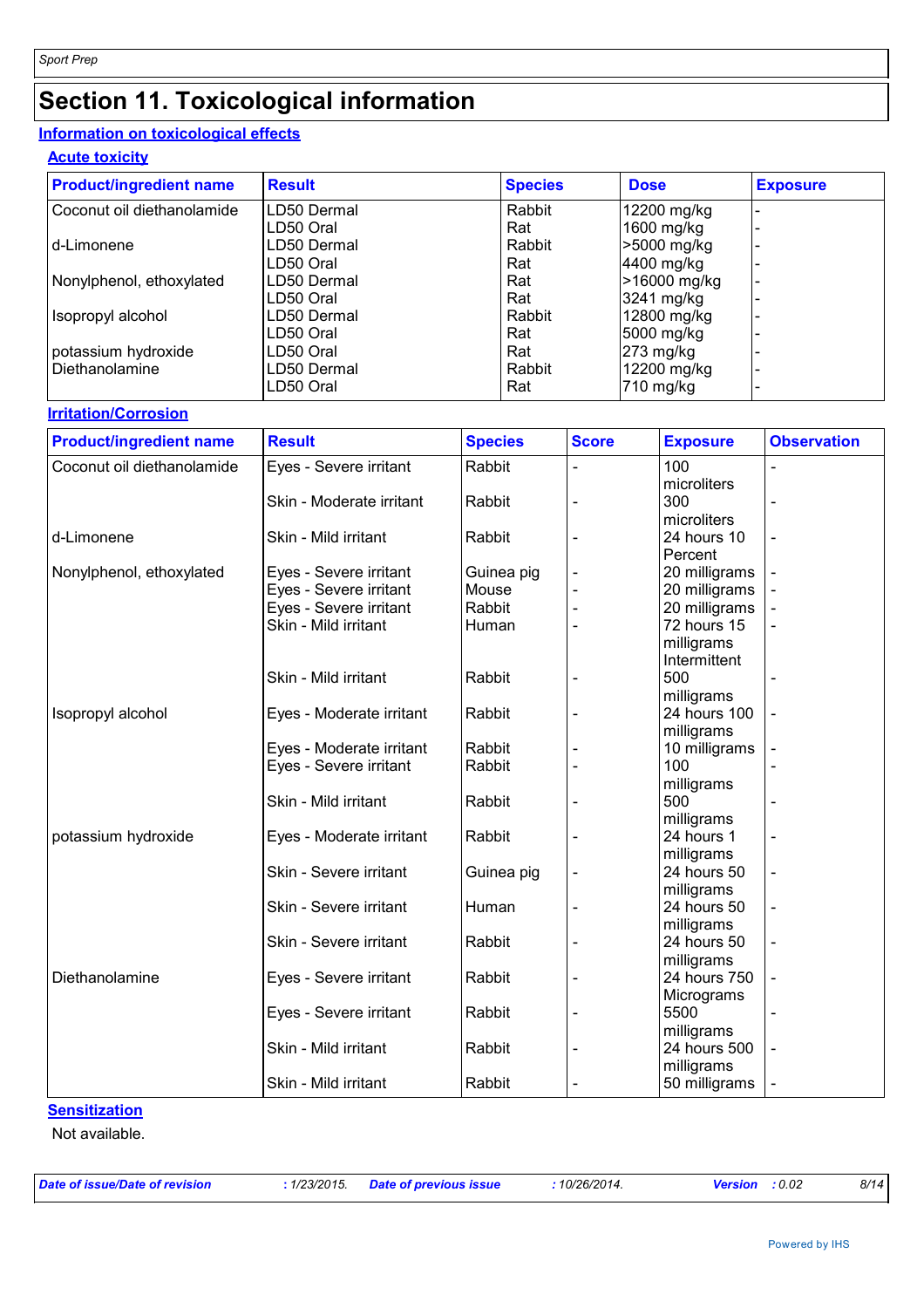# **Section 11. Toxicological information**

#### **Mutagenicity**

Not available.

#### **Carcinogenicity**

Not available.

#### **Classification**

| <b>Product/ingredient name</b> | <b>OSHA</b>              | <b>IARC</b> | <b>NTP</b> |
|--------------------------------|--------------------------|-------------|------------|
| Coconut oil diethanolamide     | $\overline{\phantom{a}}$ | 2B          | $\sim$     |
| I d-Limonene                   |                          | J           | $\sim$     |
| Isopropyl alcohol              |                          | J           |            |
| Diethanolamine                 |                          | 2B          | $\sim$     |

#### **Reproductive toxicity**

Not available.

#### **Teratogenicity**

Not available.

#### **Specific target organ toxicity (single exposure)**

| <b>Name</b>       | <b>Category</b> | <b>Route of</b><br>exposure | <b>Target organs</b> |
|-------------------|-----------------|-----------------------------|----------------------|
| Isopropyl alcohol | Category 3      | Not applicable              | Narcotic effects     |

### **Specific target organ toxicity (repeated exposure)**

Not available.

#### **Aspiration hazard**

| <b>Name</b> | Result                         |
|-------------|--------------------------------|
| d-Limonene  | ASPIRATION HAZARD - Category 1 |

| <b>Information on the likely</b><br>routes of exposure                             |                                                 | : Not available                                                              |                                                                                           |              |                          |      |
|------------------------------------------------------------------------------------|-------------------------------------------------|------------------------------------------------------------------------------|-------------------------------------------------------------------------------------------|--------------|--------------------------|------|
| <b>Potential acute health effects</b>                                              |                                                 |                                                                              |                                                                                           |              |                          |      |
| <b>Eye contact</b>                                                                 |                                                 |                                                                              | : Causes serious eye damage.                                                              |              |                          |      |
| <b>Inhalation</b>                                                                  |                                                 | system.                                                                      | : May give off gas, vapor or dust that is very irritating or corrosive to the respiratory |              |                          |      |
| <b>Skin contact</b><br>: Causes severe burns. May cause an allergic skin reaction. |                                                 |                                                                              |                                                                                           |              |                          |      |
| <b>Ingestion</b>                                                                   | : May cause burns to mouth, throat and stomach. |                                                                              |                                                                                           |              |                          |      |
| Symptoms related to the physical, chemical and toxicological characteristics       |                                                 |                                                                              |                                                                                           |              |                          |      |
| <b>Eye contact</b>                                                                 |                                                 | : Adverse symptoms may include the following:<br>pain<br>watering<br>redness |                                                                                           |              |                          |      |
| <b>Inhalation</b>                                                                  |                                                 | : No specific data.                                                          |                                                                                           |              |                          |      |
| <b>Skin contact</b>                                                                |                                                 | pain or irritation<br>redness<br>blistering may occur                        | : Adverse symptoms may include the following:                                             |              |                          |      |
| <b>Ingestion</b>                                                                   |                                                 | stomach pains                                                                | : Adverse symptoms may include the following:                                             |              |                          |      |
| <b>Date of issue/Date of revision</b>                                              |                                                 | : 1/23/2015.                                                                 | <b>Date of previous issue</b>                                                             | :10/26/2014. | : 0.02<br><b>Version</b> | 9/14 |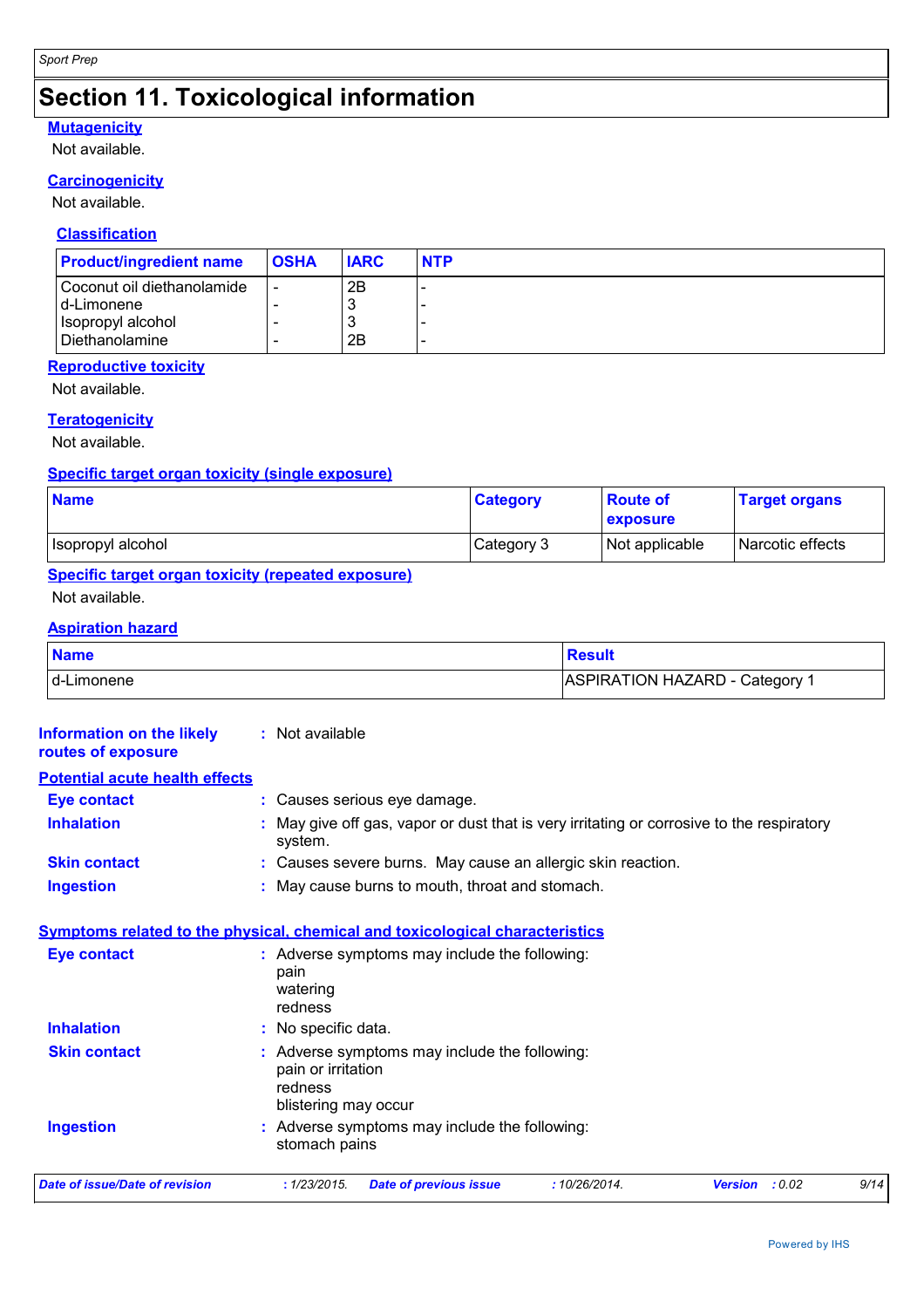# **Section 11. Toxicological information**

#### **Delayed and immediate effects and also chronic effects from short and long term exposure Potential immediate effects :** Not available **Short term exposure**

| епесіз                                       |                                                                                                          |  |  |  |
|----------------------------------------------|----------------------------------------------------------------------------------------------------------|--|--|--|
| <b>Potential delayed effects</b>             | : Not available                                                                                          |  |  |  |
| <b>Long term exposure</b>                    |                                                                                                          |  |  |  |
| <b>Potential immediate</b><br><b>effects</b> | $:$ Not available                                                                                        |  |  |  |
| <b>Potential delayed effects</b>             | : Not available                                                                                          |  |  |  |
| <b>Potential chronic health effects</b>      |                                                                                                          |  |  |  |
| Not available.                               |                                                                                                          |  |  |  |
| <b>General</b>                               | : Once sensitized, a severe allergic reaction may occur when subsequently exposed to<br>very low levels. |  |  |  |
| <b>Carcinogenicity</b>                       | : Suspected of causing cancer. Risk of cancer depends on duration and level of<br>exposure.              |  |  |  |
| <b>Mutagenicity</b>                          | : No known significant effects or critical hazards.                                                      |  |  |  |
| <b>Teratogenicity</b>                        | : No known significant effects or critical hazards.                                                      |  |  |  |
| <b>Developmental effects</b>                 | : No known significant effects or critical hazards.                                                      |  |  |  |
| <b>Fertility effects</b>                     | : No known significant effects or critical hazards.                                                      |  |  |  |
|                                              |                                                                                                          |  |  |  |

#### **Numerical measures of toxicity**

#### **Acute toxicity estimates**

| Route | <b>ATE value</b> |
|-------|------------------|
| Oral  | 5743.8 mg/kg     |

# **Section 12. Ecological information**

| <b>Product/ingredient name</b>        | <b>Result</b>                                 | <b>Species</b>                                                               | <b>Exposure</b> |
|---------------------------------------|-----------------------------------------------|------------------------------------------------------------------------------|-----------------|
| d-Limonene                            | Acute EC50 421 µg/l Fresh water               | Daphnia - Daphnia magna                                                      | 48 hours        |
|                                       | Acute EC50 688 µg/l Fresh water               | Fish - Pimephales promelas -<br>Juvenile (Fledgling, Hatchling,<br>Weanling) | 96 hours        |
| Nonylphenol, ethoxylated              | Acute EC50 12 mg/l Fresh water                | Algae - Pseudokirchneriella<br>subcapitata                                   | 96 hours        |
|                                       | Acute LC50 1.23 mg/l Marine water             | Crustaceans - Americamysis<br>bahia                                          | 48 hours        |
|                                       | Acute LC50 0.148 mg/l Fresh water             | Daphnia - Daphnia magna -<br>Neonate                                         | 48 hours        |
|                                       | Acute LC50 1300 µg/l Fresh water              | Fish - Lepomis macrochirus                                                   | 96 hours        |
|                                       | Chronic NOEC 8 mg/l Fresh water               | Algae - Pseudokirchneriella<br>subcapitata                                   | 96 hours        |
|                                       | Chronic NOEC 35 µg/l Fresh water              | Fish - Oryzias latipes - Fry                                                 | 100 days        |
| Isopropyl alcohol                     | Acute LC50 1400000 µg/l Marine water          | Crustaceans - Crangon crangon                                                | 48 hours        |
|                                       | Acute LC50 1400000 µg/l                       | Fish - Gambusia affinis                                                      | 96 hours        |
| potassium hydroxide                   | Acute LC50 80 ppm Fresh water                 | Fish - Gambusia affinis - Adult                                              | 96 hours        |
| Diethanolamine                        | Acute EC50 12 mg/l Fresh water                | Algae - Pseudokirchneriella<br>subcapitata                                   | 96 hours        |
| <b>Date of issue/Date of revision</b> | : 1/23/2015.<br><b>Date of previous issue</b> | :10/26/2014.<br><b>Version</b>                                               | 10/14<br>: 0.02 |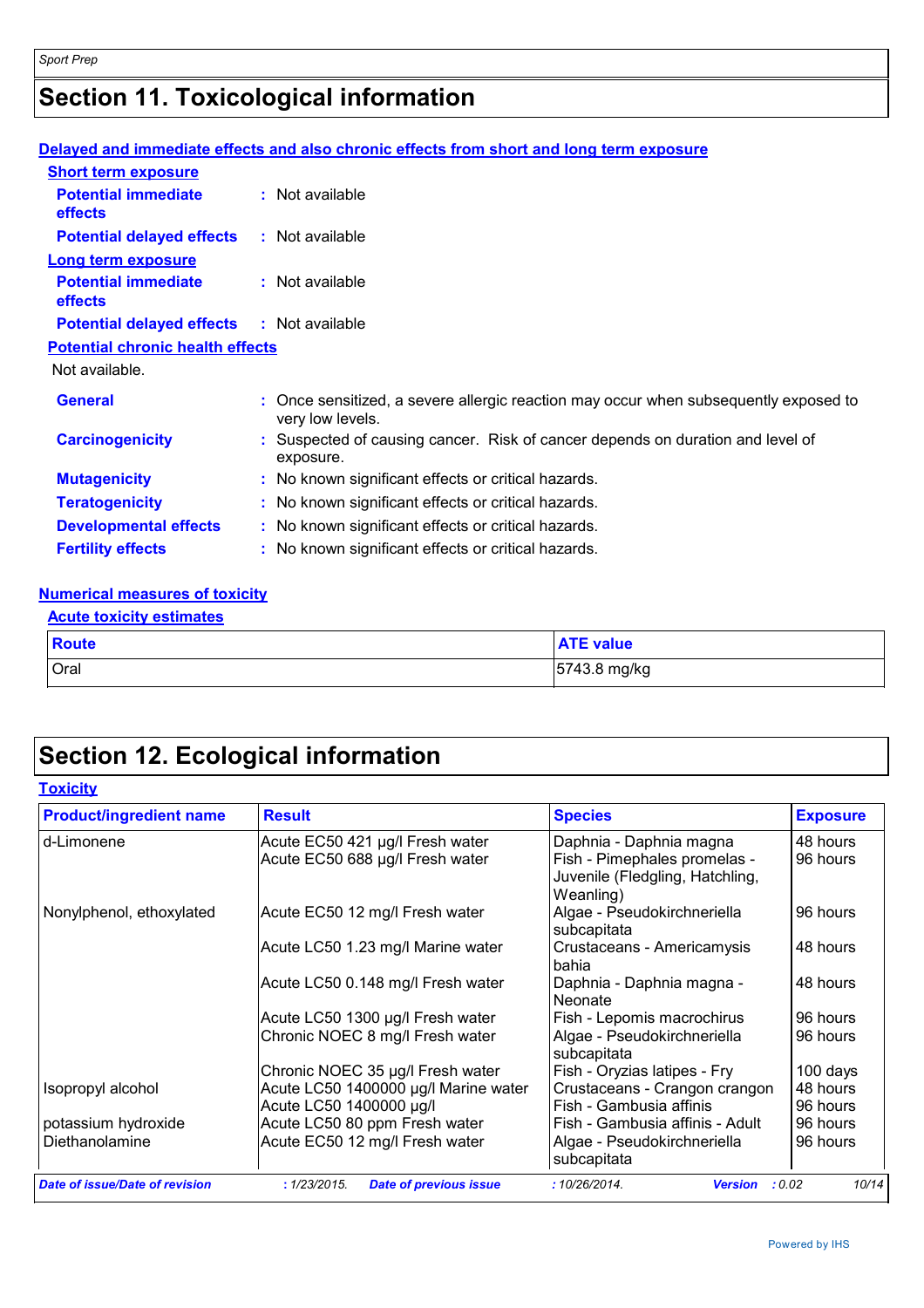# **Section 12. Ecological information**

| Acute LC50 28800 µg/l Fresh water                                   | Crustaceans - Ceriodaphnia<br>Idubia - Neonate                                                                 | 48 hours             |
|---------------------------------------------------------------------|----------------------------------------------------------------------------------------------------------------|----------------------|
| Acute LC50 2150 µg/l Fresh water<br>Acute LC50 100 mg/l Fresh water | Daphnia - Daphnia pulex<br><b>Fish - Pimephales promelas -</b><br>Juvenile (Fledgling, Hatchling,<br>Weanling) | 48 hours<br>96 hours |

#### **Persistence and degradability**

Not available.

#### **Bioaccumulative potential**

| <b>Product/ingredient name</b> | $\mathsf{LogP}_\mathsf{ow}$ | <b>BCF</b> | <b>Potential</b> |
|--------------------------------|-----------------------------|------------|------------------|
| d-Limonene                     | 4.38                        | 1022       | high             |
| Isopropyl alcohol              | 0.05                        |            | low              |
| Diethanolamine                 | $-1.43$                     |            | low              |

#### **Mobility in soil**

| <b>Soil/water partition</b>    | : Not available |
|--------------------------------|-----------------|
| coefficient (K <sub>oc</sub> ) |                 |

### **Section 13. Disposal considerations**

The generation of waste should be avoided or minimized wherever possible. Disposal of this product, solutions and any by-products should at all times comply with the requirements of environmental protection and waste disposal legislation and any regional local authority requirements. Dispose of surplus and non-recyclable products via a licensed waste disposal contractor. Waste should not be disposed of untreated to the sewer unless fully compliant with the requirements of all authorities with jurisdiction. Waste packaging should be recycled. Incineration or landfill should only be considered when recycling is not feasible. This material and its container must be disposed of in a safe way. Care should be taken when handling emptied containers that have not been cleaned or rinsed out. Empty containers or liners may retain some product residues. Vapor from product residues may create a highly flammable or explosive atmosphere inside the container. Do not cut, weld or grind used containers unless they have been cleaned thoroughly internally. Avoid dispersal of spilled material and runoff and contact with soil, waterways, drains and sewers. **Disposal methods :**

### **Section 14. Transport information**

|                                       | <b>DOT Classification</b> | <b>IMDG</b>                                                                                         | <b>IATA</b>                                                                                          |
|---------------------------------------|---------------------------|-----------------------------------------------------------------------------------------------------|------------------------------------------------------------------------------------------------------|
| <b>UN number</b>                      | Not regulated             | <b>UN3082</b>                                                                                       | <b>UN3082</b>                                                                                        |
| <b>UN proper shipping</b><br>name     |                           | Environmentally<br>hazardous substance,<br>liquid, n.o.s. (d-limonene,<br>Nonylphenol, ethoxylated) | Environmentally hazardous<br>substance, liquid, n.o.s. (d-<br>limonene, Nonylphenol,<br>ethoxylated) |
| <b>Transport hazard</b><br>class(es)  |                           | 9<br>$\bigstar$                                                                                     | 9<br>$\bigstar$                                                                                      |
| <b>Date of issue/Date of revision</b> | : 1/23/2015.              | <b>Date of previous issue</b><br>:10/26/2014.                                                       | 11/14<br><b>Version</b><br>: 0.02                                                                    |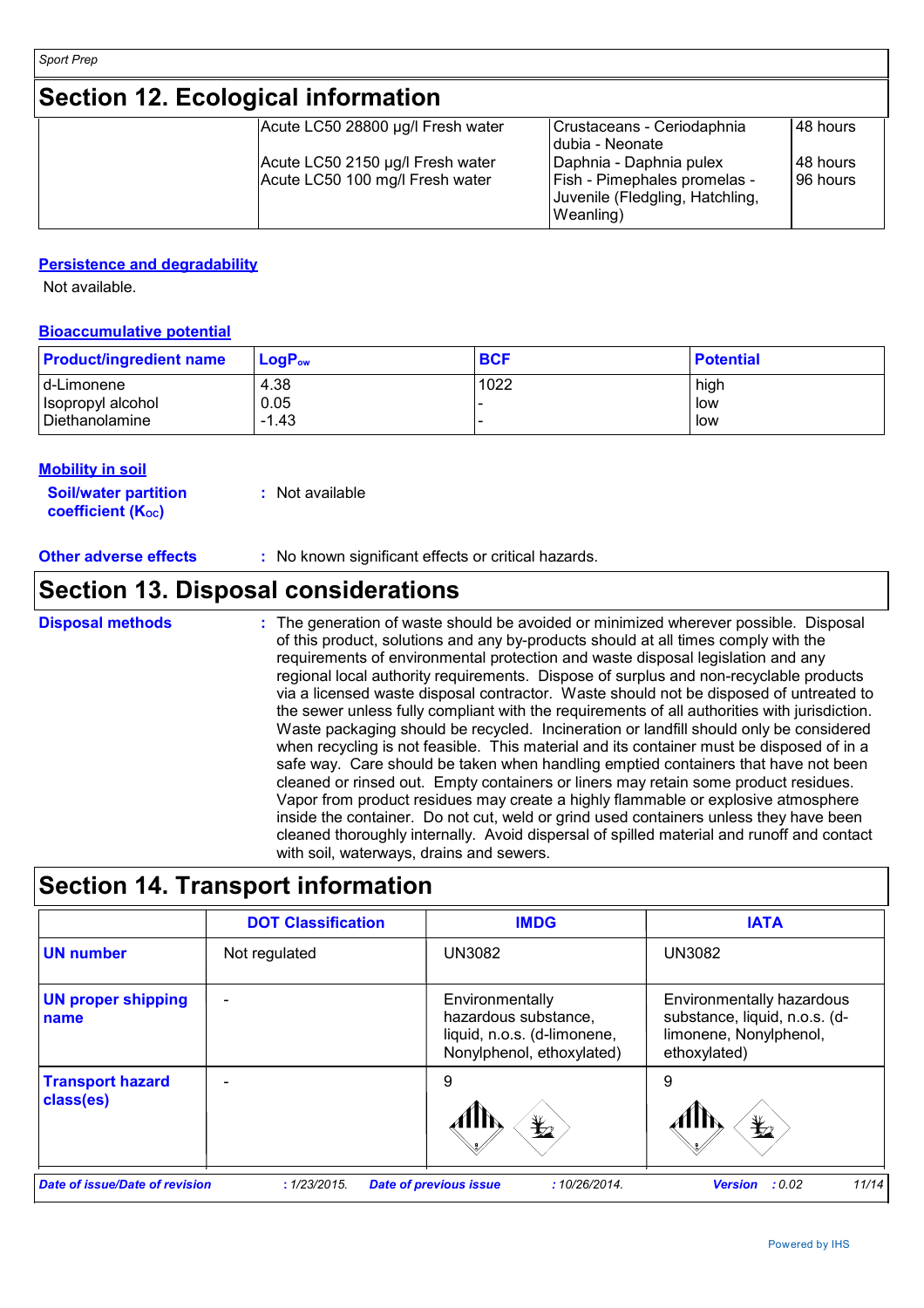*Sport Prep*

# **Section 14. Transport information**

| <b>Packing group</b>                    |                                                                                              | Ш                                                                                                                                                                                                             | Ш                                                                                                                                                                                                                                |
|-----------------------------------------|----------------------------------------------------------------------------------------------|---------------------------------------------------------------------------------------------------------------------------------------------------------------------------------------------------------------|----------------------------------------------------------------------------------------------------------------------------------------------------------------------------------------------------------------------------------|
| Environmental<br>hazards                | No.                                                                                          | Yes.                                                                                                                                                                                                          | Yes.                                                                                                                                                                                                                             |
| <b>Additional</b><br><b>Information</b> | No sustained combustion<br>under required test<br>conditions listed in DOT<br>$173.120(3)$ . | No sustained combustion<br>under required test<br>conditions listed in IMDG<br>Chapter 2.3.1.3.<br>The marine pollutant mark<br>is not required when<br>transported in sizes of $\leq 5$<br>L or $\leq 5$ kg. | No sustained combustion<br>under required test<br>conditions listed in IATA<br>Chapter 3.3.1.3. The<br>environmentally hazardous<br>substance mark is not<br>required when transported in<br>sizes of $\leq 5$ L or $\leq 5$ kg. |

**Special precautions for user** : Transport within user's premises: always transport in closed containers that are upright and secure. Ensure that persons transporting the product know what to do in the event of an accident or spillage.

**Transport in bulk according :** Not available. **to Annex II of MARPOL 73/78 and the IBC Code**

### **Section 15. Regulatory information**

**U.S. Federal regulations : United States inventory (TSCA 8b)**: All components are listed or exempted.

| <b>Clean Air Act Section 112 : Not listed</b><br>(b) Hazardous Air<br><b>Pollutants (HAPS)</b> |                 |
|------------------------------------------------------------------------------------------------|-----------------|
| <b>SARA 311/312</b>                                                                            |                 |
| <b>Classification</b>                                                                          | $:$ Fire hazard |

Immediate (acute) health hazard Delayed (chronic) health hazard

#### **Composition/information on ingredients**

| <b>Name</b>                | $\frac{9}{6}$ | <b>Fire</b><br>hazard | <b>Sudden</b><br>release of<br><b>pressure</b> | <b>Reactive</b> | <b>Immediate</b><br>(acute)<br>health<br>hazard | <b>Delayed</b><br>(chronic)<br>health<br>hazard |
|----------------------------|---------------|-----------------------|------------------------------------------------|-----------------|-------------------------------------------------|-------------------------------------------------|
| Coconut oil diethanolamide | $5 - 10$      | No.                   | No.                                            | No.             | Yes.                                            | Yes.                                            |
| Id-Limonene                | $5 - 10$      | Yes.                  | No.                                            | No.             | Yes.                                            | No.                                             |
| Nonylphenol, ethoxylated   | 1 - 5         | No.                   | No.                                            | No.             | Yes.                                            | No.                                             |
| Isopropyl alcohol          | 1 - 5         | Yes.                  | No.                                            | No.             | Yes.                                            | No.                                             |
| potassium hydroxide        | $1 - 5$       | No.                   | No.                                            | No.             | Yes.                                            | No.                                             |
| Diethanolamine             | $0 - 1$       | INo.                  | No.                                            | No.             | Yes.                                            | Yes.                                            |

#### **SARA 313**

|                                                  | <b>Product name</b> | <b>CAS number</b> | $\frac{9}{6}$ |
|--------------------------------------------------|---------------------|-------------------|---------------|
| <b>Form R - Reporting</b><br><b>requirements</b> | Isopropyl alcohol   | $ 67-63-0$        | 2.9           |

SARA 313 notifications must not be detached from the SDS and any copying and redistribution of the SDS shall include copying and redistribution of the notice attached to copies of the SDS subsequently redistributed.

#### **State regulations**

#### **California Prop. 65**

| : 1/23/2015. Date of previous issue<br><b>Version</b> : 0.02<br><u>and the community of the community of the community of the community of the community of the community of the community of the community of the community of the community of the community of the community of the community</u> | Date of issue/Date of revision |  |  | 10/26/2014. |  |  | 12/14 |
|------------------------------------------------------------------------------------------------------------------------------------------------------------------------------------------------------------------------------------------------------------------------------------------------------|--------------------------------|--|--|-------------|--|--|-------|
|------------------------------------------------------------------------------------------------------------------------------------------------------------------------------------------------------------------------------------------------------------------------------------------------------|--------------------------------|--|--|-------------|--|--|-------|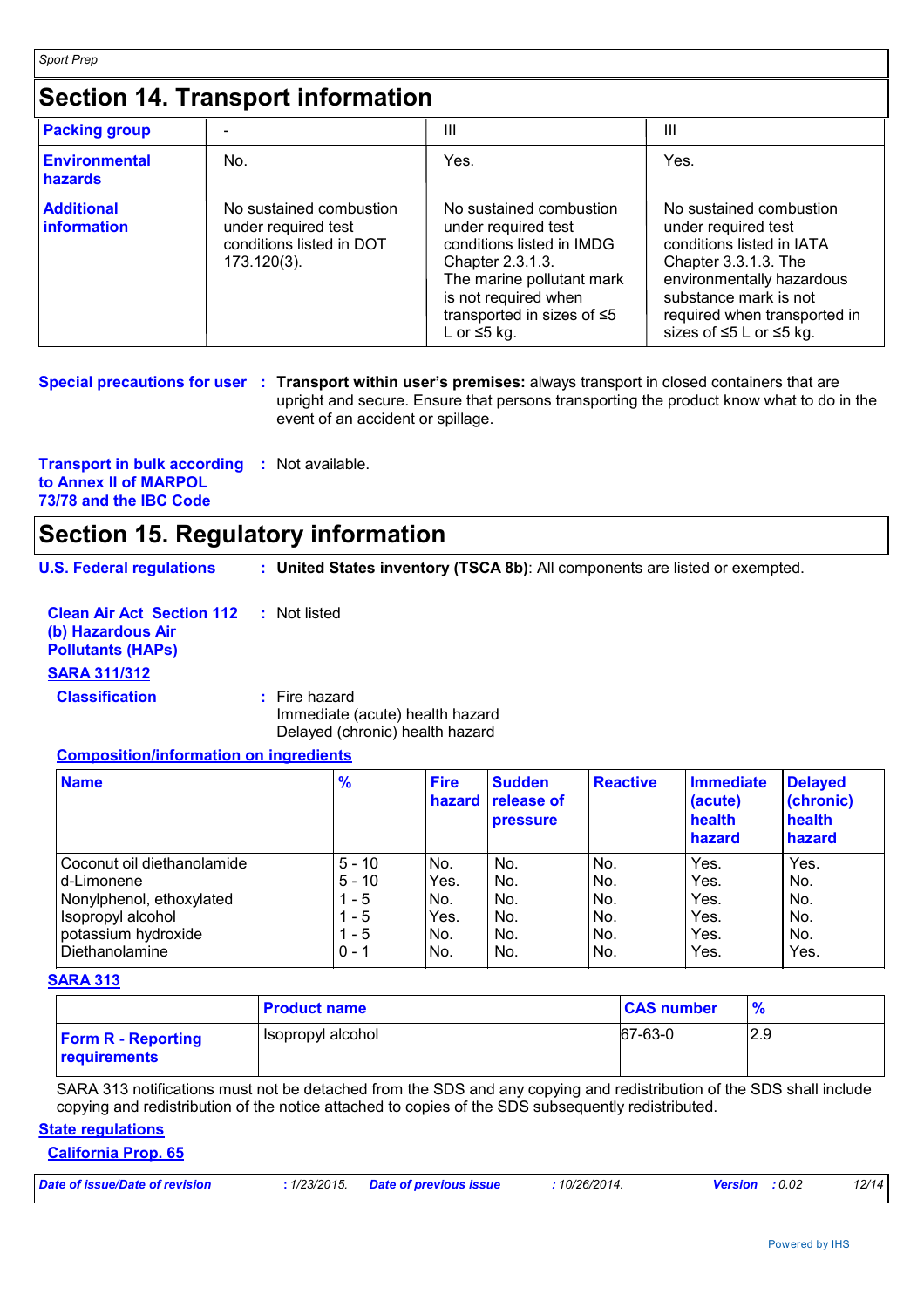### **Section 15. Regulatory information**

**WARNING:** This product contains a chemical known to the State of California to cause cancer.

| <b>Ingredient name</b>     | <b>Cancer</b> | Reproductive | No significant risk<br>level | <b>Maximum</b><br>acceptable dosage<br><b>level</b> |
|----------------------------|---------------|--------------|------------------------------|-----------------------------------------------------|
| Coconut oil diethanolamide | Yes.          | No.          | No.                          | IN <sub>o</sub>                                     |
| Diethanolamine             | Yes.          | No.          | No.                          | No.                                                 |

#### **International regulations**

**Canada inventory :** All components are listed or exempted.

### **Section 16. Other information**

**Hazardous Material Information System (U.S.A.)**



**Caution: HMIS® ratings are based on a 0-4 rating scale, with 0 representing minimal hazards or risks, and 4 representing significant hazards or risks Although HMIS® ratings are not required on SDSs under 29 CFR 1910. 1200, the preparer may choose to provide them. HMIS® ratings are to be used with a fully implemented HMIS® program. HMIS® is a registered mark of the National Paint & Coatings Association (NPCA). HMIS® materials may be purchased exclusively from J. J. Keller (800) 327-6868.**

**The customer is responsible for determining the PPE code for this material.**

**National Fire Protection Association (U.S.A.)**



**Reprinted with permission from NFPA 704-2001, Identification of the Hazards of Materials for Emergency Response Copyright ©1997, National Fire Protection Association, Quincy, MA 02269. This reprinted material is not the complete and official position of the National Fire Protection Association, on the referenced subject which is represented only by the standard in its entirety.**

**Copyright ©2001, National Fire Protection Association, Quincy, MA 02269. This warning system is intended to be interpreted and applied only by properly trained individuals to identify fire, health and reactivity hazards of chemicals. The user is referred to certain limited number of chemicals with recommended classifications in NFPA 49 and NFPA 325, which would be used as a guideline only. Whether the chemicals are classified by NFPA or not, anyone using the 704 systems to classify chemicals does so at their own risk.**

| <b>History</b>                    |               |                                                                                                                                                                                                                                                                                                                                                                                                                                                                            |              |                |        |       |
|-----------------------------------|---------------|----------------------------------------------------------------------------------------------------------------------------------------------------------------------------------------------------------------------------------------------------------------------------------------------------------------------------------------------------------------------------------------------------------------------------------------------------------------------------|--------------|----------------|--------|-------|
| Date of printing                  | : 1/23/2015.  |                                                                                                                                                                                                                                                                                                                                                                                                                                                                            |              |                |        |       |
| Date of issue/Date of<br>revision | : 1/23/2015.  |                                                                                                                                                                                                                                                                                                                                                                                                                                                                            |              |                |        |       |
| Date of previous issue            | : 10/26/2014. |                                                                                                                                                                                                                                                                                                                                                                                                                                                                            |              |                |        |       |
| <b>Key to abbreviations</b>       |               | $\therefore$ ATE = Acute Toxicity Estimate<br><b>BCF</b> = Bioconcentration Factor<br>GHS = Globally Harmonized System of Classification and Labelling of Chemicals<br>IATA = International Air Transport Association<br>IBC = Intermediate Bulk Container<br><b>IMDG = International Maritime Dangerous Goods</b><br>LogPow = logarithm of the octanol/water partition coefficient<br>MARPOL 73/78 = International Convention for the Prevention of Pollution From Ships, |              |                |        |       |
| Date of issue/Date of revision    | : 1/23/2015.  | Date of previous issue                                                                                                                                                                                                                                                                                                                                                                                                                                                     | :10/26/2014. | <b>Version</b> | : 0.02 | 13/14 |